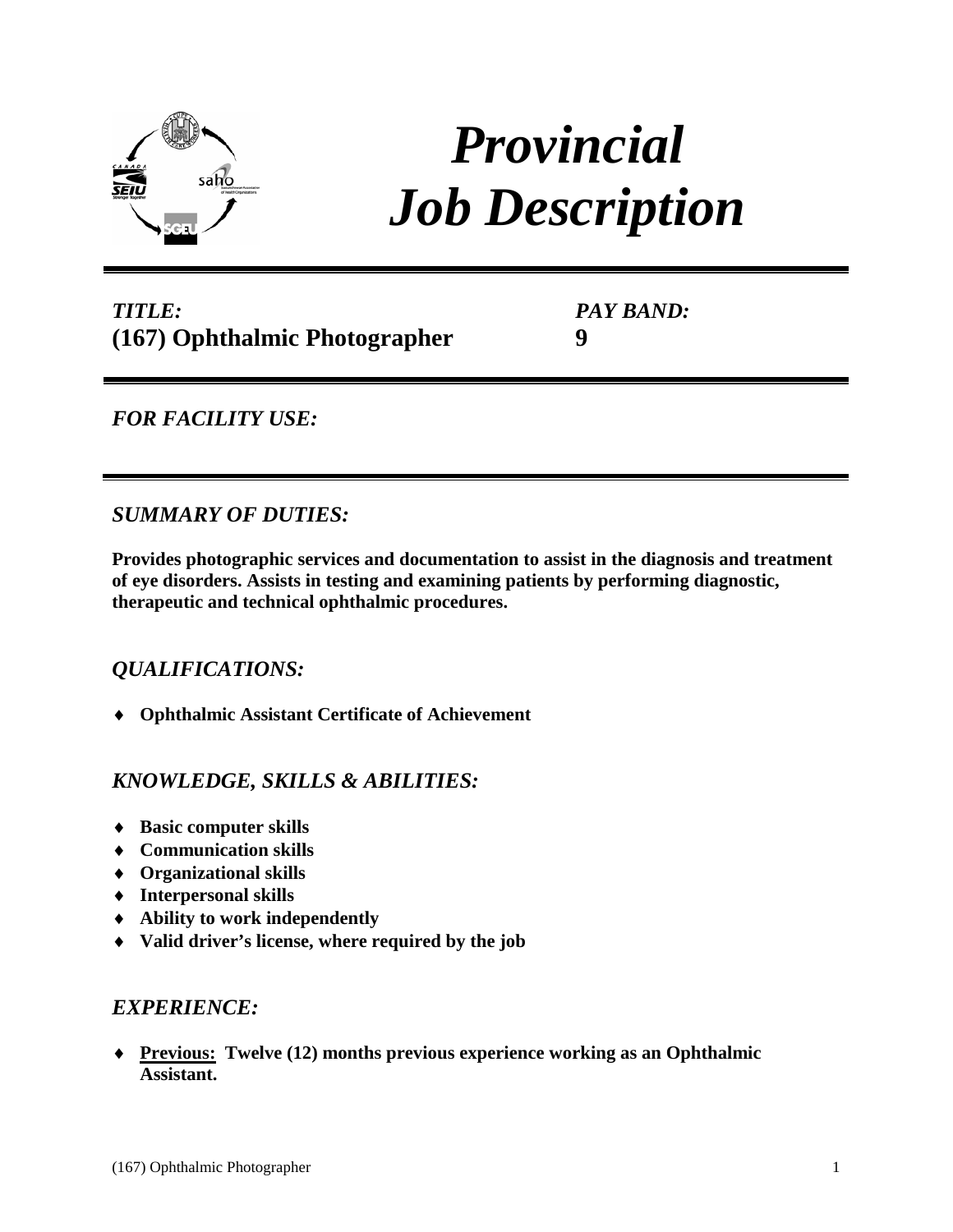# *KEY ACTIVITIES:*

#### **A. Photographic Testing**

- ♦ **Prepares/positions clients/patients/residents and takes photographs (e.g., fluorescein angiography, optical coherence tomography, fundus photography, slit lamp/external photography).**
- ♦ **Records patient information including procedures completed and diagnosis.**
- ♦ **Downloads digital images.**
- ♦ **Imports/exports images for doctors.**

#### **B. Visual Tests**

- ♦ **Tests vision with various charts (with and without glasses).**
- ♦ **Tests vision in postoperative eyes and eyes with trauma and eye injury.**
- ♦ **Administers basic pharmaceuticals (e.g., eye drops).**
- ♦ **Freezes eye surface and checks eye pressure.**
- ♦ **Performs colour blindness/auto refraction tests.**
- ♦ **Performs various field tests (e.g., tonometry, neurology, OCT scans).**
- ♦ **Performs pupil assessments (e.g., shape, size, reaction, response, Afferent Pupillary Defect [APD]).**
- ♦ **Tests lensometry.**
- ♦ **Collects and records patient information and history.**
- ♦ **Documents and charts test results.**
- ♦ **Assists physician during testing.**
- ♦ **Maintains inventory in examining/testing rooms.**
- ♦ **Cleans, sanitizes, maintains and calibrates equipment.**

#### **C. Related Key Work Activities**

- ♦ **Performs clerical duties (e.g., updates and maintains electronic medical records, charts, computer back-up).**
- ♦ **Assist with clinical studies (e.g., exporting images to study centres).**
- ♦ **May show others how to perform tasks or duties by familiarizing new employees with the work area and processes.**